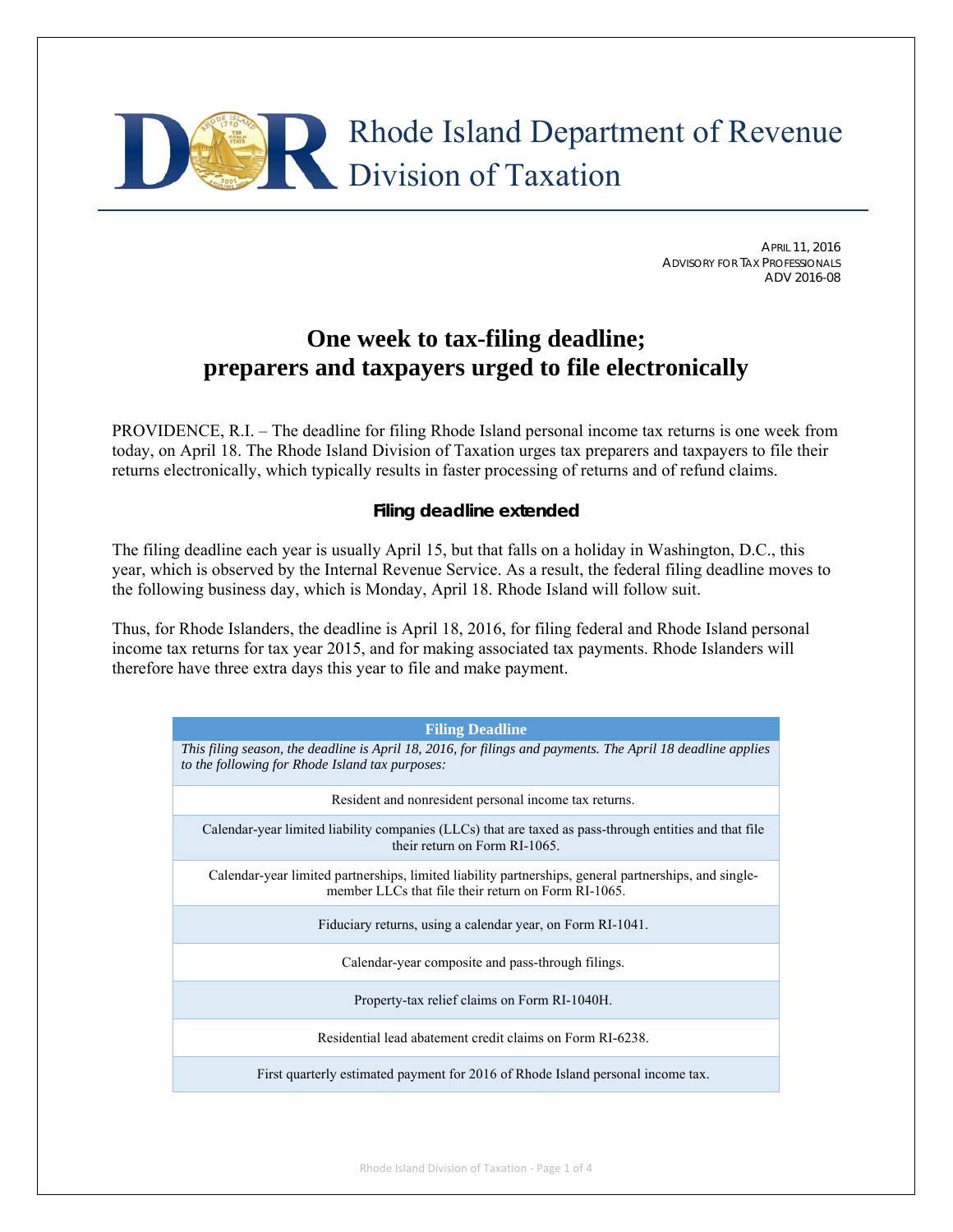## **Electronic filing**

As the deadline nears, the Division of Taxation urges tax preparers and taxpayers to use electronic filing, which is more efficient and effective than filing returns on paper. E-filing results in faster processing and faster issuing of refunds. Returns that are filed on paper are taking longer to process this season – and so are the refunds associated with paper returns. So it makes sense to e-file rather than file on paper. Furthermore, when a return is e-filed, a taxpayer may elect to have the refund deposited directly into a bank or credit union account. (Direct deposit is not an option for returns filed on paper.) Nearly 98 percent of all returns filed to date this filing season have been e-filed.

## **Tax refunds and tax fraud**

The Rhode Island Division of Taxation has issued \$129.37 million in Rhode Island personal income tax refunds so far this season to 262,530 taxpayers. The average refund is  $$492.79$ .<sup>1</sup>

The Internal Revenue Service and many states, including Rhode Island, have seen increases in fraudulent tax filings, fraudulent claims for refunds, and refund-related identity theft. In response, the IRS and the states launched a collaborative effort to combat fraud, with new or improved security measures – including greater scrutiny of returns.

In addition, the Division of Taxation is phasing in a new agency-wide computer system – a once-in-ageneration undertaking which involves replacing a number of different systems and retiring a 40-year-old mainframe computer. This is the first season in which the personal income tax is being run through the new system. The Division of Taxation is adapting to the new system and making required modifications – while also dealing with a spike in refund fraud and an increase in the overall number of returns filed.

Early in the season, refund processing slowed nationwide, and in Rhode Island. This was due mainly to the ramping up of anti-fraud measures and the slower processing of paper returns. As a result, the Division of Taxation has seen an increase in phone calls, e-mails, and walk-ins. In response, the agency has shifted resources internally in order to better respond to taxpayer inquiries. As the April 18 filing deadline approaches, the volume of returns, phone calls, emails, and walk-ins is expected to increase. The volume is expected to decline after the April 18 deadline.

The Division of Taxation urges taxpayers who have not filed to use e-filing because it typically results in faster and more efficient processing. To those who have already filed their returns, the Division appreciates their patience as the agency focuses its resources on combatting refund fraud, processing a greater number of tax returns, and phasing in its new computer system.

#### **How to contact the Division of Taxation**

■ **BY PHONE:** To contact the Division of Taxation, call (401) 574-8829, and choose Option # 3, from 8:30 a.m. to 3:30 p.m. business days. Call volume is extremely high during filing season – and on Mondays, call volume is typically the heaviest. If you must call, try to call late in the week. (When call volume is high, calls are automatically placed in queue and are answered in the order they arrive. However, only so many calls can be on hold at any one time. To ensure that callers are not placed on hold for an inordinate amount of time, the system automatically will end a call when the queue is too long and the system is overburdened.)

<sup>1</sup> Refund data is as of April 1, 2016, for tax year 2015 returns only. Dollar amounts are before interest and offset.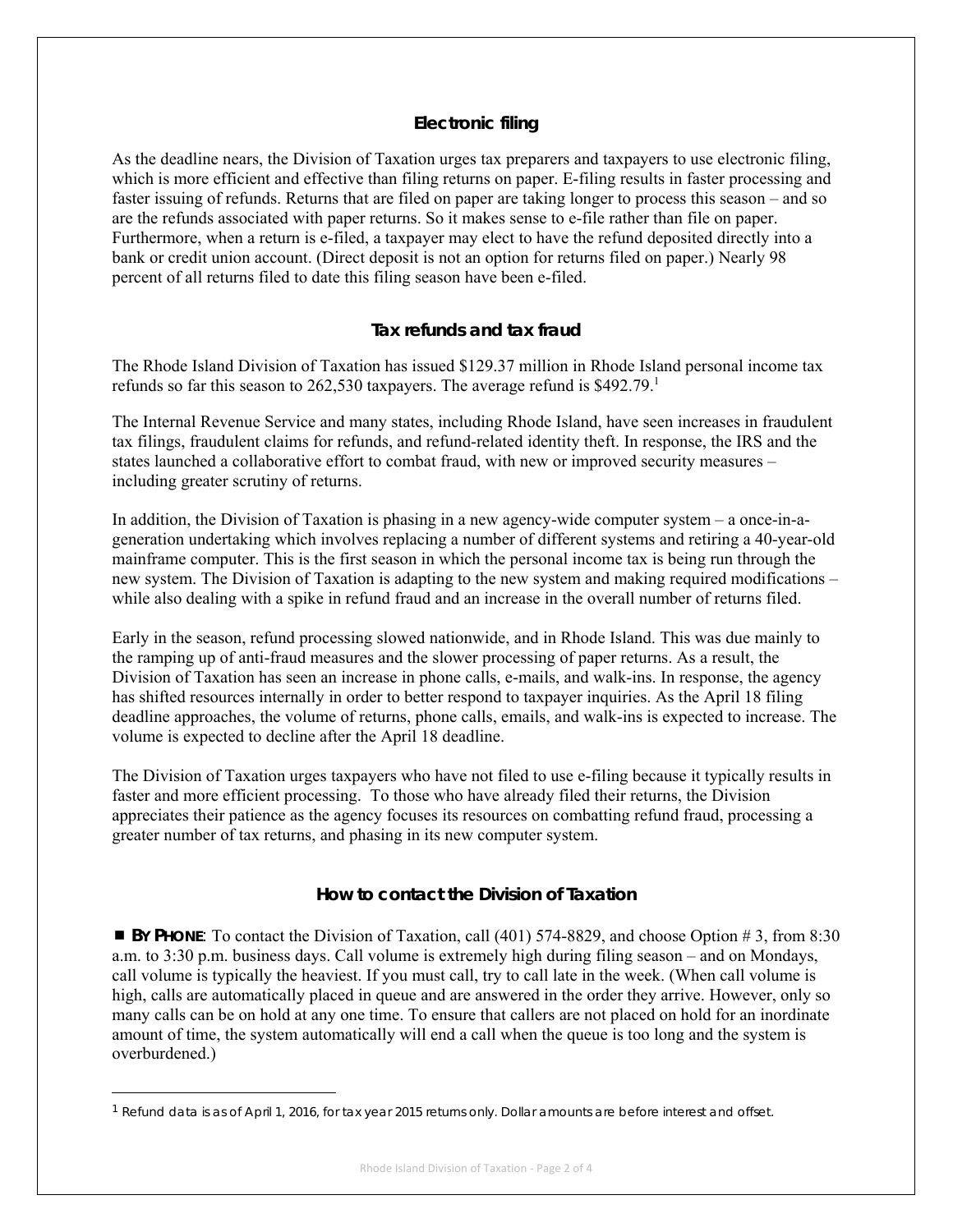**BY EMAIL:** To email the Division of Taxation's Personal Income Tax section – for information about refunds or related matters, use the following email address: Tax.Assist@tax.ri.gov. Email volume is extremely high during filing season. There can be hundreds of emails in queue at any given time. It could take a number of days to respond to an email, particularly during the peak filing season and particularly if the email requires detailed research. (For email addresses of other sections at the Division of Taxation, please use the "Contact Us" section of the website: http://www.tax.ri.gov/contact/)

 **WALK-INS**: The Division of Taxation is located at One Capitol Hill in Providence, diagonally across from the State House on Smith Street. (The Division is on the first floor of the Powers Building, also known as the Administration Building.) Walk-ins are served from 8:30 a.m. to 3:30 p.m. business days. Walk-ins take a number and are seen in the order in which they arrive and claim their number. During filing season, the number of walk-ins increases. Therefore, at the busiest time of the week (typically early in the week), visitors may face wait times.

 **ONLINE TOOL**: The Division of Taxation maintains an online "Where's My Refund?" tool, which is accessible 24 hours a day, seven days a week, at this address: https://www.ri.gov/taxation/refund/ The site can tell you if the Division of Taxation received your return and whether your refund has been processed. The online tool is typically updated once a week, by the close of business each Friday. Thus, fresh information is typically available each Saturday. The tool reports the current status of your refund. If you check back over time and the tool continues to say that your refund is under review, it means that – due to staff limitations and the heavy volume of calls, emails, and walk-ins, especially during filing season – your refund is still awaiting staff review.

If the Division needs further information to process your return, the tool will advise you which documents to provide – and how to supply them. However, due to staff limitations, and the heavy volume of calls, emails, and walk-ins, especially during the filing season, it could take several weeks to process your refund even after receipt of the necessary documents. Additionally, because a submitted document has to be reviewed, your status in the online tool may not change upon submission**.** 

#### **Resources available for taxpayers**

 **FORMS:** Forms, instructions, booklets, and additional information are available for download from the Division of Taxation's website: http://www.tax.ri.gov/taxforms/ You may order forms, instructions, and booklets by calling (401) 574-8970. Forms, instructions, and booklets can be picked up by visiting the agency's first-floor lobby, One Capitol Hill, Providence, between 8:30 a.m. and 4:00 p.m. business days.

 **PAID PREPARERS:** There are many certified public accountants, enrolled agents, public accountants, registered tax return preparers, and other paid preparers in the Rhode Island area who are available to prepare and file your federal and state returns. The IRS has more information on its website: https://www.irs.gov/Tax-Professionals/Choosing-a-Tax-Professional The IRS also has a searchable list of preparers in your area who currently hold professional credentials recognized by the IRS or who hold an Annual Filing Season Program Record of Completion: http://irs.treasury.gov/rpo/rpo.jsf

 **VOLUNTEER PREPARERS:** For information about locations and times of volunteer tax preparers, call the United Way of Rhode Island's helpline by dialing its three-digit number, 211. For information on the Volunteer Income Tax Assistance (VITA) program, call toll-free at 1-800-906-9887, or use this IRS website: http://irs.treasury.gov/freetaxprep/ For information on the AARP Tax-Aide program, call tollfree at 1-888-227-7669, or use its website: http://www.aarp.org/money/taxes/aarp\_taxaide/